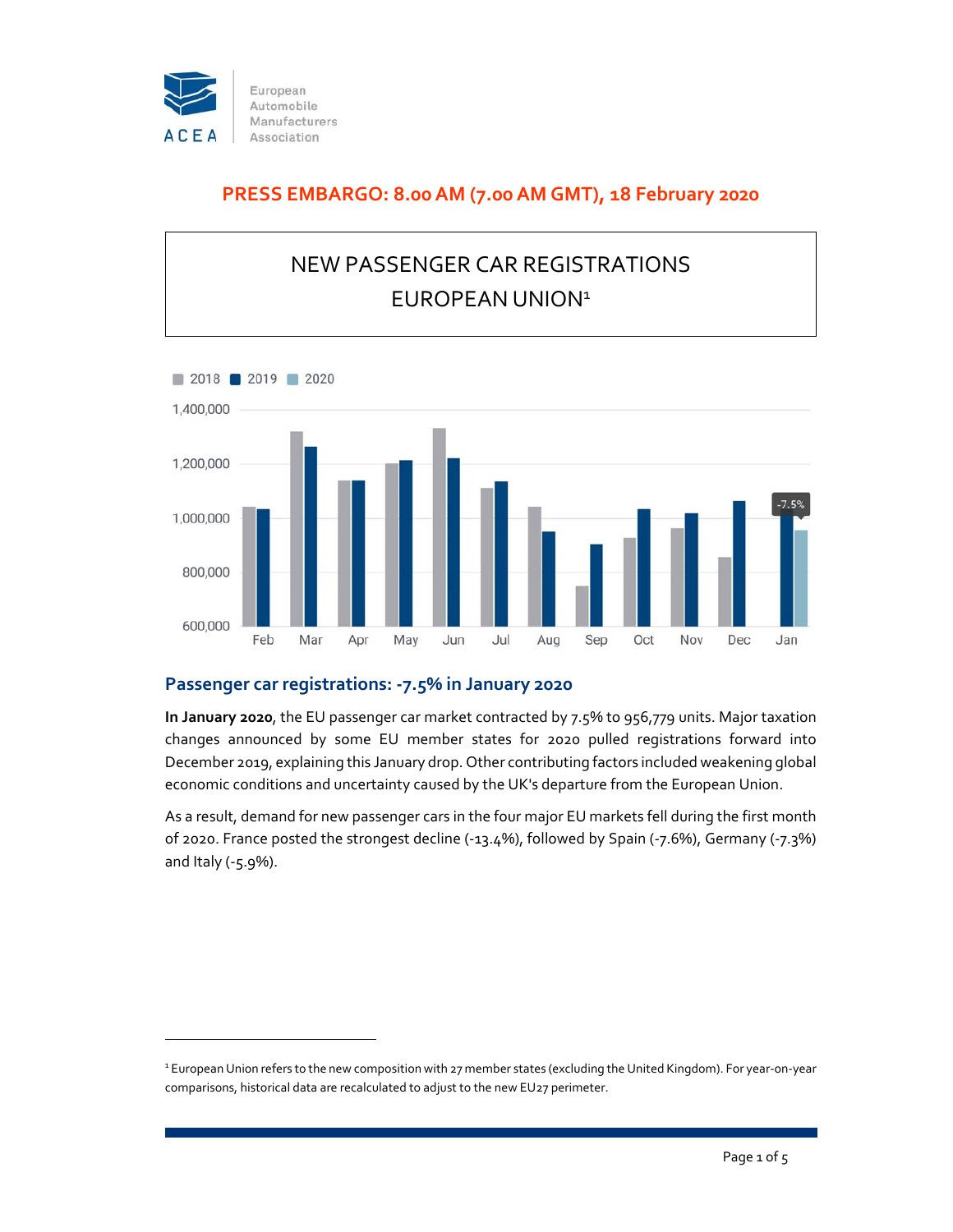

European<br>Automobile Manufacturers Association

## **P R E S S R E L E A S E**

#### **PRESS EMBARGO FOR ALL DATA:**

**8.00 AM (7.00 AM GMT), 18 February 2020**

### **PROVISIONAL**

#### **NEW PASSENGER CAR REGISTRATIONS BY MARKET EUROPEAN UNION1 + EFTA + UK**

|                                   |           |           |         |           |           | 18/02/2020 |
|-----------------------------------|-----------|-----------|---------|-----------|-----------|------------|
|                                   | January   | January   | %Change | Jan-Jan   | Jan-Jan   | %Change    |
|                                   | 2020      | 2019      | 20/19   | 2020      | 2019      | 20/19      |
| <b>AUSTRIA</b>                    | 22,959    | 25,257    | $-9.1$  | 22,959    | 25,257    | $-9.1$     |
| <b>BELGIUM</b>                    | 51,840    | 51,074    | $+1.5$  | 51,840    | 51,074    | $+1.5$     |
| <b>BULGARIA</b>                   | 2,347     | 2,344     | $+0.1$  | 2,347     | 2,344     | $+0.1$     |
| CROATIA                           | 3,709     | 3,565     | $+4.0$  | 3,709     | 3,565     | $+4.0$     |
| <b>CYPRUS</b>                     | 1,166     | 1,021     | $+14.2$ | 1,166     | 1,021     | $+14.2$    |
| <b>CZECH REPUBLIC</b>             | 19,132    | 19,278    | $-0.8$  | 19,132    | 19,278    | $-0.8$     |
| <b>DENMARK</b>                    | 18,671    | 21,312    | $-12.4$ | 18,671    | 21,312    | $-12.4$    |
| <b>ESTONIA</b>                    | 2,271     | 2,186     | $+3.9$  | 2,271     | 2,186     | $+3.9$     |
| <b>FINLAND</b>                    | 10,798    | 11,738    | $-8.0$  | 10,798    | 11,738    | $-8.0$     |
| <b>FRANCE</b>                     | 134,229   | 155,079   | $-13.4$ | 134,229   | 155,079   | $-13.4$    |
| <b>GERMANY</b>                    | 246,300   | 265,702   | $-7.3$  | 246,300   | 265,702   | $-7.3$     |
| GREECE                            | 9,785     | 9,210     | $+6.2$  | 9,785     | 9,210     | $+6.2$     |
| <b>HUNGARY</b>                    | 10,113    | 9,717     | $+4.1$  | 10,113    | 9,717     | $+4.1$     |
| <b>IRELAND</b>                    | 31,206    | 32,370    | $-3.6$  | 31,206    | 32,370    | $-3.6$     |
| <b>ITALY</b>                      | 155,528   | 165,271   | $-5.9$  | 155,528   | 165,271   | $-5.9$     |
| LATVIA                            | 1,484     | 1,540     | $-3.6$  | 1,484     | 1,540     | $-3.6$     |
| LITHUANIA                         | 4,238     | 3,136     | $+35.1$ | 4,238     | 3,136     | $+35.1$    |
| LUXEMBOURG                        | 4,319     | 4,205     | $+2.7$  | 4,319     | 4,205     | $+2.7$     |
| NETHERLANDS                       | 44,303    | 47,164    | $-6.1$  | 44,303    | 47,164    | $-6.1$     |
| <b>POLAND</b>                     | 39,471    | 45,927    | $-14.1$ | 39,471    | 45,927    | $-14.1$    |
| PORTUGAL                          | 14,423    | 15,684    | $-8.0$  | 14,423    | 15,684    | $-8.0$     |
| ROMANIA                           | 12,489    | 13,952    | $-10.5$ | 12,489    | 13,952    | $-10.5$    |
| SLOVAKIA                          | 6,733     | 7,096     | $-5.1$  | 6,733     | 7,096     | $-5.1$     |
| SLOVENIA                          | 6,024     | 6,563     | $-8.2$  | 6,024     | 6,563     | $-8.2$     |
| <b>SPAIN</b>                      | 86,443    | 93,538    | $-7.6$  | 86,443    | 93,538    | $-7.6$     |
| SWEDEN                            | 16,798    | 20,478    | $-18.0$ | 16,798    | 20,478    | $-18.0$    |
| <b>EUROPEAN UNION (EU)</b>        | 956,779   | 1,034,407 | $-7.5$  | 956,779   | 1,034,407 | $-7.5$     |
| EU14 <sup>2</sup>                 | 847,602   | 918,082   | $-7.7$  | 847,602   | 918,082   | $-7.7$     |
| $EU12^3$                          | 109,177   | 116,325   | $-6.1$  | 109,177   | 116,325   | $-6.1$     |
| <b>ICELAND</b>                    | 709       | 847       | $-16.3$ | 709       | 847       | $-16.3$    |
| <b>NORWAY</b>                     | 9,561     | 9,004     | $+6.2$  | 9,561     | 9,004     | $+6.2$     |
| SWITZERLAND                       | 18,788    | 20,931    | $-10.2$ | 18,788    | 20,931    | $-10.2$    |
| <b>EFTA</b>                       | 29,058    | 30,782    | $-5.6$  | 29,058    | 30,782    | $-5.6$     |
| UNITED KINGDOM                    | 149,279   | 161,013   | $-7.3$  | 149,279   | 161,013   | $-7.3$     |
| TOTAL (EU + EFTA + UK)            | 1,135,116 | 1,226,202 | $-7.4$  | 1,135,116 | 1,226,202 | $-7.4$     |
| WESTERN EUROPE (EU14 + EFTA + UK) | 1,025,939 | 1,109,877 | $-7.6$  | 1,025,939 | 1,109,877 | $-7.6$     |

SOURCE: **NATIONAL AUTOMOBILE MANUFACTURERS' ASSOCIATIONS**

*1 Data for Malta n.a. <sup>3</sup>*

*<sup>2</sup> Member States before the 2004 enlargement*

*Member States having joined the EU since 2004*

New passenger car registrations in the EU ‐ month trend | 2010 – 2020



#### **Next press release: Wednesday 18 March 2020**

This information is available on the ACEA website: http://www.acea.be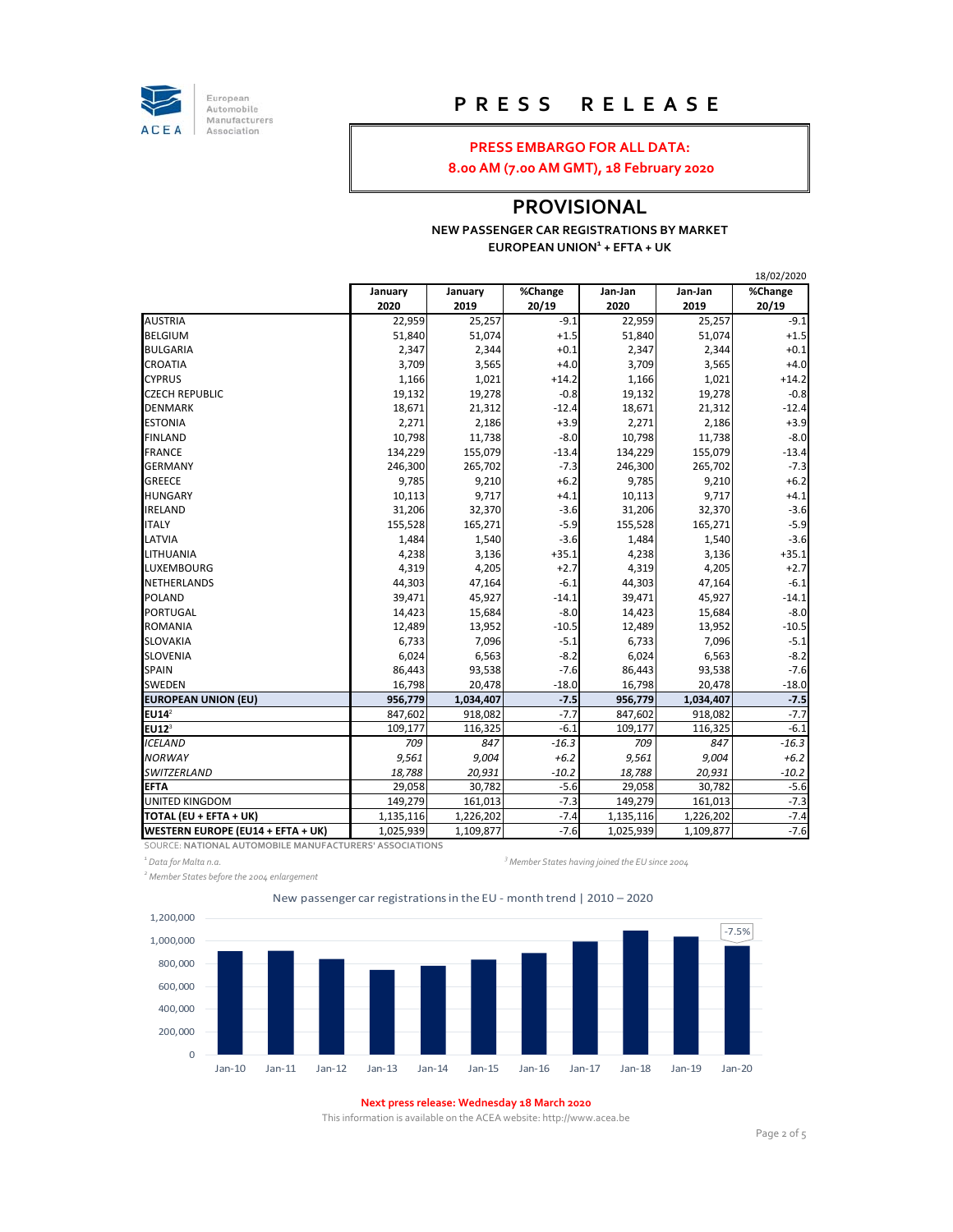

## **P R E S S R E L E A S E PROVISIONAL**

#### **NEW PASSENGER CAR REGISTRATIONS BY MANUFACTURER**

**EUROPEAN UNION**

|                         |         |                       |         |         |         |         |             |         |              | 18/02/2020 |  |
|-------------------------|---------|-----------------------|---------|---------|---------|---------|-------------|---------|--------------|------------|--|
|                         | January |                       |         |         |         | Jan-Jan |             |         |              |            |  |
|                         |         | %Share $\overline{1}$ |         | Units   |         |         | %Share $^1$ |         | <b>Units</b> |            |  |
|                         | '20     | '19                   | 2020    | 2019    | 20/19   | '20     | '19         | 2020    | 2019         | 20/19      |  |
| <b>VW Group</b>         | 26.6    | 24.7                  | 254,872 | 255,894 | $-0.4$  | 26.6    | 24.7        | 254,872 | 255,894      | $-0.4$     |  |
| VOLKSWAGEN              | 12.2    | 12.1                  | 117,135 | 125,367 | $-6.6$  | 12.2    | 12.1        | 117,135 | 125,367      | $-6.6$     |  |
| <b>SKODA</b>            | 5.5     | 5.2                   | 52,726  | 53,473  | $-1.4$  | 5.5     | 5.2         | 52,726  | 53,473       | $-1.4$     |  |
| <b>AUDI</b>             | 4.9     | 4.2                   | 46,660  | 43,851  | $+6.4$  | 4.9     | 4.2         | 46,660  | 43,851       | $+6.4$     |  |
| <b>SEAT</b>             | 3.5     | 2.9                   | 33,455  | 30,299  | $+10.4$ | 3.5     | 2.9         | 33,455  | 30,299       | $+10.4$    |  |
| <b>PORSCHE</b>          | 0.5     | 0.3                   | 4,570   | 2,591   | $+76.4$ | 0.5     | 0.3         | 4,570   | 2,591        | $+76.4$    |  |
| OTHERS <sup>2</sup>     | 0.0     | 0.0                   | 326     | 313     | $+4.2$  | 0.0     | 0.0         | 326     | 313          | $+4.2$     |  |
| PSA Group               | 16.6    | 17.6                  | 158,719 | 182,284 | $-12.9$ | 16.6    | 17.6        | 158,719 | 182,284      | $-12.9$    |  |
| <b>PEUGEOT</b>          | 7.2     | 7.3                   | 68,626  | 75,035  | $-8.5$  | 7.2     | 7.3         | 68,626  | 75,035       | $-8.5$     |  |
| <b>CITROEN</b>          | 4.6     | 4.6                   | 44,272  | 47,328  | $-6.5$  | 4.6     | 4.6         | 44,272  | 47,328       | $-6.5$     |  |
| OPEL/VAUXHALL           | 4.3     | 5.5                   | 41,239  | 56,885  | $-27.5$ | 4.3     | 5.5         | 41,239  | 56,885       | $-27.5$    |  |
| <b>DS</b>               | 0.5     | 0.3                   | 4,582   | 3,036   | $+50.9$ | 0.5     | 0.3         | 4,582   | 3,036        | $+50.9$    |  |
| <b>RENAULT Group</b>    | 9.6     | 10.6                  | 91,912  | 109,828 | $-16.3$ | 9.6     | 10.6        | 91,912  | 109,828      | $-16.3$    |  |
| <b>RENAULT</b>          | 6.6     | 6.6                   | 62,938  | 67,935  | $-7.4$  | 6.6     | 6.6         | 62,938  | 67,935       | $-7.4$     |  |
| <b>DACIA</b>            | 3.0     | 4.0                   | 28,743  | 41,176  | $-30.2$ | 3.0     | 4.0         | 28,743  | 41,176       | $-30.2$    |  |
| LADA                    | 0.0     | 0.0                   | 183     | 314     | $-41.7$ | 0.0     | 0.0         | 183     | 314          | $-41.7$    |  |
| <b>ALPINE</b>           | 0.0     | 0.0                   | 48      | 403     | $-88.1$ | 0.0     | 0.0         | 48      | 403          | $-88.1$    |  |
| <b>HYUNDAI Group</b>    | 7.0     | 6.5                   | 67,051  | 66,721  | $+0.5$  | 7.0     | 6.5         | 67,051  | 66,721       | $+0.5$     |  |
| <b>HYUNDAI</b>          | 3.8     | 3.6                   | 36,279  | 37,544  | $-3.4$  | 3.8     | 3.6         | 36,279  | 37,544       | $-3.4$     |  |
| <b>KIA</b>              | 3.2     | 2.8                   | 30,772  | 29,177  | $+5.5$  | 3.2     | 2.8         | 30,772  | 29,177       | $+5.5$     |  |
| <b>FCA Group</b>        | 6.7     | 6.6                   | 64,148  | 68,743  | $-6.7$  | 6.7     | 6.6         | 64,148  | 68,743       | $-6.7$     |  |
| <b>FIAT</b>             | 4.7     | 4.4                   | 44,652  | 45,749  | $-2.4$  | 4.7     | 4.4         | 44,652  | 45,749       | $-2.4$     |  |
| JEEP                    | 1.0     | 1.1                   | 9,961   | 11,620  | $-14.3$ | 1.0     | 1.1         | 9,961   | 11,620       | $-14.3$    |  |
| LANCIA/CHRYSLER         | 0.7     | 0.6                   | 6,252   | 6,627   | $-5.7$  | 0.7     | 0.6         | 6,252   | 6,627        | $-5.7$     |  |
| <b>ALFA ROMEO</b>       | 0.3     | 0.4                   | 3,030   | 4,304   | $-29.6$ | 0.3     | 0.4         | 3,030   | 4,304        | $-29.6$    |  |
| OTHERS <sup>3</sup>     | 0.0     | 0.0                   | 253     | 443     | $-42.9$ | 0.0     | 0.0         | 253     | 443          | $-42.9$    |  |
| <b>BMW Group</b>        | 6.4     | 5.6                   | 61,244  | 58,208  | $+5.2$  | 6.4     | 5.6         | 61,244  | 58,208       | $+5.2$     |  |
| <b>BMW</b>              | 5.4     | 4.5                   | 51,218  | 46,977  | $+9.0$  | 5.4     | 4.5         | 51,218  | 46,977       | $+9.0$     |  |
| <b>MINI</b>             | 1.0     | 1.1                   | 10,026  | 11,231  | $-10.7$ | 1.0     | 1.1         | 10,026  | 11,231       | $-10.7$    |  |
| <b>TOYOTA Group</b>     | 6.3     | 5.2                   | 60,355  | 53,805  | $+12.2$ | 6.3     | 5.2         | 60,355  | 53,805       | $+12.2$    |  |
| <b>TOYOTA</b>           | 5.9     | 4.9                   | 56,890  | 51,031  | $+11.5$ | 5.9     | 4.9         | 56,890  | 51,031       | $+11.5$    |  |
| LEXUS                   | 0.4     | 0.3                   | 3,465   | 2,774   | $+24.9$ | 0.4     | 0.3         | 3,465   | 2,774        | $+24.9$    |  |
| <b>DAIMLER</b>          | 5.5     | 5.6                   | 52,363  | 58,413  | $-10.4$ | 5.5     | 5.6         | 52,363  | 58,413       | $-10.4$    |  |
| <b>MERCEDES</b>         | 5.4     | 5.0                   | 51,628  | 51,694  | $-0.1$  | 5.4     | 5.0         | 51,628  | 51,694       | $-0.1$     |  |
| <b>SMART</b>            | 0.1     | 0.6                   | 735     | 6,719   | $-89.1$ | 0.1     | 0.6         | 735     | 6,719        | $-89.1$    |  |
| <b>FORD</b>             | 4.8     | 5.8                   | 46,258  | 59,871  | $-22.7$ | 4.8     | 5.8         | 46,258  | 59,871       | $-22.7$    |  |
| <b>NISSAN</b>           | 2.4     | 2.3                   | 22,831  | 23,817  | $-4.1$  | 2.4     | 2.3         | 22,831  | 23,817       | $-4.1$     |  |
| <b>VOLVO CAR CORP.</b>  | 1.8     | 2.0                   | 17,331  | 21,174  | $-18.1$ | 1.8     | 2.0         | 17,331  | 21,174       | $-18.1$    |  |
| <b>MAZDA</b>            | 1.1     | 1.5                   | 10,918  | 15,645  | $-30.2$ | 1.1     | 1.5         | 10,918  | 15,645       | $-30.2$    |  |
| <b>MITSUBISHI</b>       | 1.0     | 0.9                   | 9,377   | 9,267   | $+1.2$  | 1.0     | 0.9         | 9,377   | 9,267        | $+1.2$     |  |
| JAGUAR LAND ROVER Group | 0.7     | 0.8                   | 7,109   | 8,156   | $-12.8$ | 0.7     | 0.8         | 7,109   | 8,156        | $-12.8$    |  |
| <b>LAND ROVER</b>       | 0.5     | 0.5                   | 5,206   | 5,291   | $-1.6$  | 0.5     | 0.5         | 5,206   | 5,291        | $-1.6$     |  |
| <b>JAGUAR</b>           | 0.2     | 0.3                   | 1,903   | 2,865   | $-33.6$ | 0.2     | 0.3         | 1,903   | 2,865        | $-33.6$    |  |
| <b>HONDA</b>            | 0.5     | 0.6                   | 4,923   | 6,050   | $-18.6$ | 0.5     | 0.6         | 4,923   | 6,050        | $-18.6$    |  |

SOURCE: **ACEA MEMBERS**

*1 ACEA estimation based on total by market*

*<sup>2</sup> Includes Bentley, Lamborghini and Bugatti*

*3 Includes Dodge and Maserati*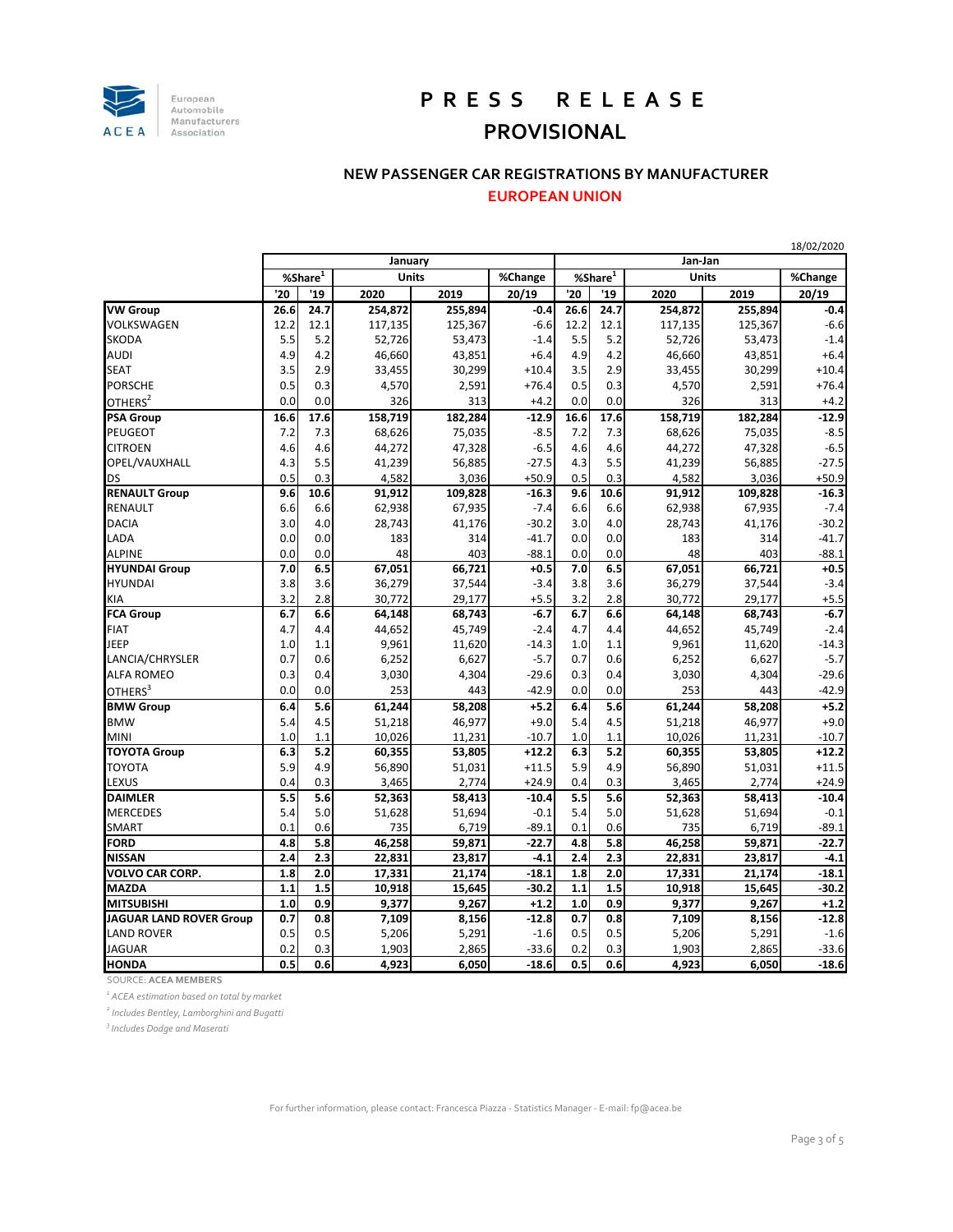

## **P R E S S R E L E A S E PROVISIONAL**

## **NEW PASSENGER CAR REGISTRATIONS BY MANUFACTURER**

**EUROPEAN UNION + EFTA + UK**

|                         |                      |      |              |         |         | 18/02/2020               |      |              |         |         |  |
|-------------------------|----------------------|------|--------------|---------|---------|--------------------------|------|--------------|---------|---------|--|
|                         | January              |      |              |         |         | Jan-Jan                  |      |              |         |         |  |
|                         | % share <sup>1</sup> |      | <b>Units</b> |         | %Change | $%$ Share $\overline{1}$ |      | <b>Units</b> |         | %Change |  |
|                         | '20                  | '19  | 2020         | 2019    | 20/19   | '20                      | '19  | 2020         | 2019    | 20/19   |  |
| <b>VW Group</b>         | 26.2                 | 24.3 | 297,631      | 297,973 | $-0.1$  | 26.2                     | 24.3 | 297,631      | 297,973 | $-0.1$  |  |
| <b>VOLKSWAGEN</b>       | 11.8                 | 11.6 | 133,616      | 142,800 | $-6.4$  | 11.8                     | 11.6 | 133,616      | 142,800 | $-6.4$  |  |
| <b>SKODA</b>            | 5.2                  | 5.0  | 59,581       | 60,998  | $-2.3$  | 5.2                      | 5.0  | 59,581       | 60,998  | $-2.3$  |  |
| <b>AUDI</b>             | 5.1                  | 4.4  | 58,440       | 53,841  | $+8.5$  | 5.1                      | 4.4  | 58,440       | 53,841  | $+8.5$  |  |
| <b>SEAT</b>             | 3.5                  | 3.0  | 39,856       | 36,498  | $+9.2$  | 3.5                      | 3.0  | 39,856       | 36,498  | $+9.2$  |  |
| <b>PORSCHE</b>          | 0.5                  | 0.3  | 5,553        | 3,315   | $+67.5$ | 0.5                      | 0.3  | 5,553        | 3,315   | $+67.5$ |  |
| OTHERS <sup>2</sup>     | 0.1                  | 0.0  | 585          | 521     | $+12.3$ | 0.1                      | 0.0  | 585          | 521     | $+12.3$ |  |
| <b>PSA Group</b>        | 15.7                 | 16.9 | 177,826      | 206,666 | $-14.0$ | 15.7                     | 16.9 | 177,826      | 206,666 | $-14.0$ |  |
| <b>PEUGEOT</b>          | 6.5                  | 6.7  | 74,297       | 81,829  | $-9.2$  | 6.5                      | 6.7  | 74,297       | 81,829  | $-9.2$  |  |
| OPEL/VAUXHALL           | 4.5                  | 5.7  | 51,004       | 69,751  | $-26.9$ | 4.5                      | 5.7  | 51,004       | 69,751  | $-26.9$ |  |
| <b>CITROEN</b>          | 4.2                  | 4.2  | 47,592       | 51,722  | $-8.0$  | 4.2                      | 4.2  | 47,592       | 51,722  | $-8.0$  |  |
| DS                      | 0.4                  | 0.3  | 4,933        | 3,364   | $+46.6$ | 0.4                      | 0.3  | 4,933        | 3,364   | $+46.6$ |  |
| <b>RENAULT Group</b>    | 8.6                  | 9.6  | 98,045       | 117,273 | $-16.4$ | 8.6                      | 9.6  | 98,045       | 117,273 | $-16.4$ |  |
| <b>RENAULT</b>          | 5.9                  | 5.9  | 67,320       | 72,138  | $-6.7$  | 5.9                      | 5.9  | 67,320       | 72,138  | $-6.7$  |  |
| <b>DACIA</b>            | 2.7                  | 3.6  | 30,475       | 44,393  | $-31.4$ | 2.7                      | 3.6  | 30,475       | 44,393  | $-31.4$ |  |
| LADA                    | 0.0                  | 0.0  | 183          | 314     | $-41.7$ | 0.0                      | 0.0  | 183          | 314     | $-41.7$ |  |
| <b>ALPINE</b>           | 0.0                  | 0.0  | 67           | 428     | $-84.3$ | 0.0                      | 0.0  | 67           | 428     | $-84.3$ |  |
| <b>HYUNDAI Group</b>    | 7.0                  | 6.7  | 79,458       | 82,719  | $-3.9$  | 7.0                      | 6.7  | 79,458       | 82,719  | $-3.9$  |  |
| <b>HYUNDAI</b>          | 3.7                  | 3.6  | 41,527       | 44,679  | $-7.1$  | 3.7                      | 3.6  | 41,527       | 44,679  | $-7.1$  |  |
| <b>KIA</b>              | 3.3                  | 3.1  | 37,931       | 38,040  | $-0.3$  | 3.3                      | 3.1  | 37,931       | 38,040  | $-0.3$  |  |
| <b>BMW Group</b>        | 6.8                  | 6.0  | 76,881       | 74,098  | $+3.8$  | 6.8                      | 6.0  | 76,881       | 74,098  | $+3.8$  |  |
| <b>BMW</b>              | 5.6                  | 4.8  | 64,123       | 59,172  | $+8.4$  | 5.6                      | 4.8  | 64,123       | 59,172  | $+8.4$  |  |
| <b>MINI</b>             | 1.1                  | 1.2  | 12,758       | 14,926  | $-14.5$ | 1.1                      | 1.2  | 12,758       | 14,926  | $-14.5$ |  |
| <b>TOYOTA Group</b>     | 6.3                  | 5.3  | 71,877       | 65,279  | $+10.1$ | 6.3                      | 5.3  | 71,877       | 65,279  | $+10.1$ |  |
| <b>TOYOTA</b>           | 5.9                  | 5.0  | 66,851       | 61,383  | $+8.9$  | 5.9                      | 5.0  | 66,851       | 61,383  | $+8.9$  |  |
| <b>LEXUS</b>            | 0.4                  | 0.3  | 5,026        | 3,896   | $+29.0$ | 0.4                      | 0.3  | 5,026        | 3,896   | $+29.0$ |  |
| <b>FCA Group</b>        | 6.0                  | 5.9  | 68,036       | 72,694  | $-6.4$  | 6.0                      | 5.9  | 68,036       | 72,694  | $-6.4$  |  |
| <b>FIAT</b>             | 4.2                  | 3.9  | 47,225       | 48,254  | $-2.1$  | 4.2                      | 3.9  | 47,225       | 48,254  | $-2.1$  |  |
| JEEP                    | 1.0                  | 1.0  | 10,809       | 12,361  | $-12.6$ | 1.0                      | 1.0  | 10,809       | 12,361  | $-12.6$ |  |
| LANCIA/CHRYSLER         | 0.6                  | 0.5  | 6,252        | 6,631   | $-5.7$  | 0.6                      | 0.5  | 6,252        | 6,631   | $-5.7$  |  |
| <b>ALFA ROMEO</b>       | 0.3                  | 0.4  | 3,395        | 4,886   | $-30.5$ | 0.3                      | 0.4  | 3,395        | 4,886   | $-30.5$ |  |
| OTHERS <sup>3</sup>     | 0.0                  | 0.0  | 355          | 562     | $-36.8$ | 0.0                      | 0.0  | 355          | 562     | $-36.8$ |  |
| <b>DAIMLER</b>          | 5.8                  | 6.0  | 65,889       | 73,327  | $-10.1$ | 5.8                      | 6.0  | 65,889       | 73,327  | $-10.1$ |  |
| <b>MERCEDES</b>         | 5.7                  | 5.4  | 65,020       | 65,973  | $-1.4$  | 5.7                      | 5.4  | 65,020       | 65,973  | $-1.4$  |  |
| <b>SMART</b>            | 0.1                  | 0.6  | 869          | 7,354   | $-88.2$ | 0.1                      | 0.6  | 869          | 7,354   | $-88.2$ |  |
| <b>FORD</b>             | 5.5                  | 6.3  | 62,978       | 77,365  | $-18.6$ | 5.5                      | 6.3  | 62,978       | 77,365  | $-18.6$ |  |
| <b>NISSAN</b>           | 2.8                  | 2.6  | 31,842       | 32,008  | $-0.5$  | 2.8                      | 2.6  | 31,842       | 32,008  | $-0.5$  |  |
| <b>VOLVO CAR CORP.</b>  | 2.0                  | 2.2  | 23,099       | 27,073  | $-14.7$ | 2.0                      | 2.2  | 23,099       | 27,073  | $-14.7$ |  |
| JAGUAR LAND ROVER Group | 1.4                  | 1.3  | 15,438       | 16,460  | $-6.2$  | 1.4                      | 1.3  | 15,438       | 16,460  | $-6.2$  |  |
| <b>LAND ROVER</b>       | 1.0                  | 0.9  | 11,094       | 11,300  | $-1.8$  | 1.0                      | 0.9  | 11,094       | 11,300  | $-1.8$  |  |
| <b>JAGUAR</b>           | 0.4                  | 0.4  | 4,344        | 5,160   | $-15.8$ | 0.4                      | 0.4  | 4,344        | 5,160   | $-15.8$ |  |
| <b>MAZDA</b>            | 1.2                  | 1.5  | 13,397       | 18,961  | $-29.3$ | 1.2                      | 1.5  | 13,397       | 18,961  | $-29.3$ |  |
| <b>MITSUBISHI</b>       | 1.0                  | 0.9  | 11,416       | 11,280  | $+1.2$  | 1.0                      | 0.9  | 11,416       | 11,280  | $+1.2$  |  |
| <b>HONDA</b>            | 0.7                  | 0.8  | 8,176        | 10,151  | $-19.5$ | 0.7                      | 0.8  | 8,176        | 10,151  | $-19.5$ |  |

SOURCE: **ACEA MEMBERS**

*1 ACEA estimation based on total by market*

*<sup>2</sup> Includes Bentley, Lamborghini and Bugatti*

*3 Includes Dodge and Maserati*